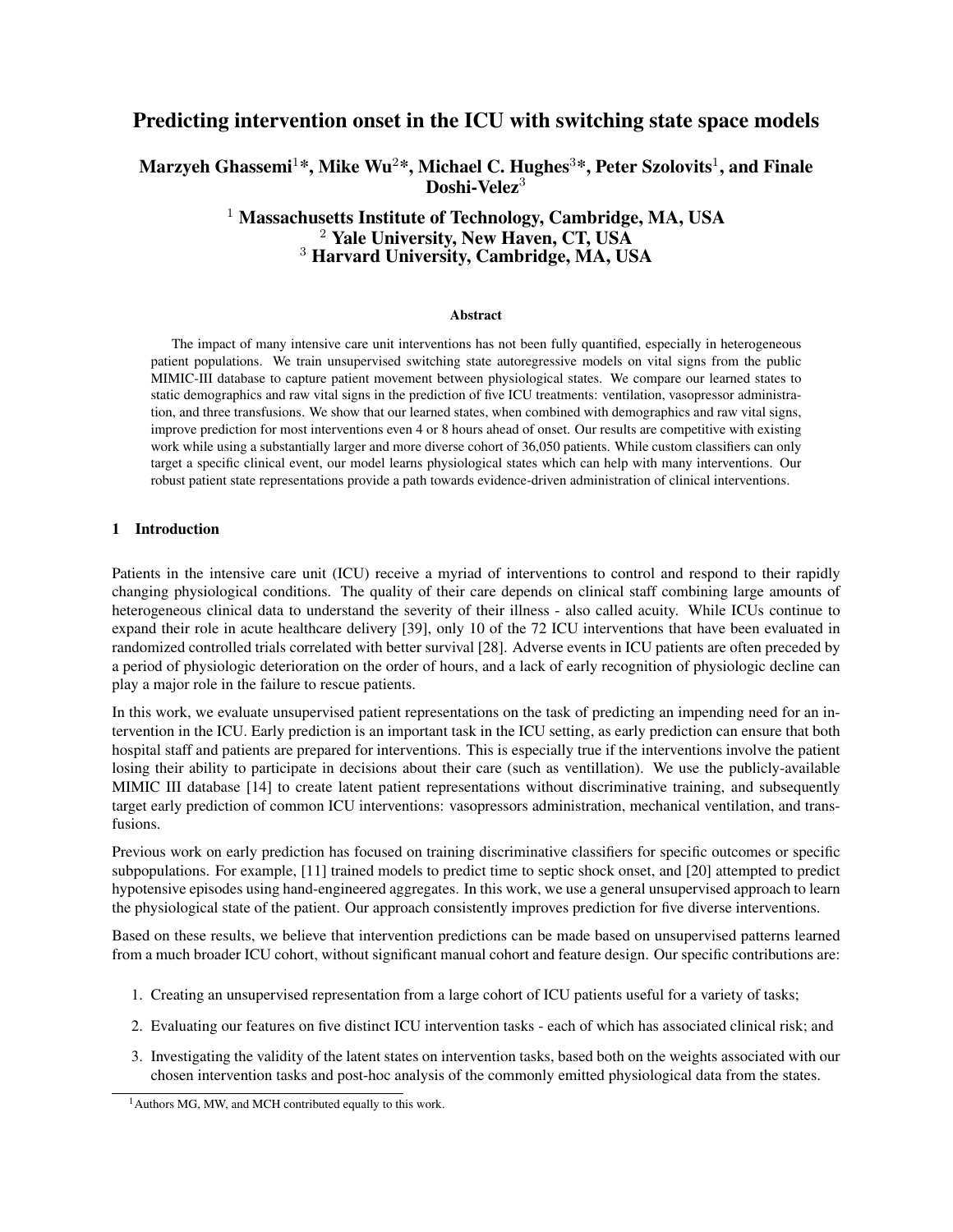### 2 Background and Related Work

Unlike most previous modeling efforts, our work learns an unsupervised model of patient dynamics which generalizes across interventions, rather than an intervention-specific model.

# *2.1 ICU Interventions*

We focus on the early prediction of interventions as a tool for planning care and managing future risks. We evaluate our unsupervised state representation on the prediction of five ICU treatments: ventilation, vasopressor administration, and three transfusions. All treatments come with inherent risks, and these interventions span a wide severity of need in critical care. Mechanical ventilation is commonly used when a patient requires assistance for breathing. However, ventilation has many potential complications, leading clinicians to try and predict the earliest time that a patient can resume spontaneous breathing [45]. Further, small changes in the timing and setting of the ventilation can make large differences in patient outcomes [38]. Vasopressors are also commonly used in the ICU, but few controlled clinical trials have documented improved outcomes from their use [24], and it may even be harmful in some populations [5]. Transfusions are used in many medical conditions, but have been associated with immunological reactions and infection. For example, red blood cell transfusions have previously been associated with increased mortality in certain populations [23], and fresh frozen plasma transfusions have been associated with increased risk of developing acute lung injury [25]. There is a further question about the efficacy of transfusions - e.g., in the case of prophylactic use of plasma [37] and platelet transfusions [36]- and best way to combine various blood products [12].

# *2.2 Clinical Modeling*

Current ICU practice evaluates patient acuity using scoring systems like SAPS II [19], SOFA [40], or APACHE [17]. However, these scores are based on fixed time intervals (often the first 24 hours after admission) and do not incorporate evolving clinical data. Such scores are also evaluated at a single end point, such as in-hospital mortality or mortality 28 days post-discharge. These risk scores are thus unable to capture the different ways in which a patient may be ill.

One common approach in clinical machine learning is to implicitly capture time within the feature space using concatenation during some phase of the model learning. This can be done using statistical aggregation of variables over different time ranges [13; 15], creating multiple models for outcome evaluation at different timepoints [6; 9], or developing models that reduce time series data into a smaller space [10; 4; 22].

While discrete states can be interpreted as separable stages of health, several authors have used continuous latent states popularized by linear dynamical systems (LDS) models, also known as "Kalman filters". Quinn et al. [30] have used switching factorial LDS models for infant care, but focused on identifying measurement errors like disconnected probes. Other LDS efforts include Caballero Barajas and Akella [3], who predicted patient mortality via an LDS model and Lehman et al. [21], who developed a high-order switching autoregressive LDS model also for mortality prediction with a reduced variable and patient set from MIMIC. Recently, Krishnan et al. [18] developed a deep architecture for training Kalman filter models with an applied focus on diabetes treatments. None of these approaches, however, attempt to predict actionable interventions, which is a core focus of our work.

Existing work to predict the intervention onset in the ICU has involved smaller ICU populations or targeted outcome training. Karkouti et al. [16] developed a logistic regression model to predict the need for blood transfusion in 1007 coronary artery bypass graft patients, and obtained a training set AUC of 0.86 on their training set (no test set AUC was reported). More recently, demographic and admission variables from 1,016 trauma patients were used to train a backpropagation neural network to predict the number of units of PRBC, FFP, and platelets transfused for each patient over various time spans (during the first 2 hours, 6 hours, 24 hours, etc.) for a best mean absolute error of 7.02 blood product units [43]. For vasopressor use, Fialho et al. [6] used a subset of the MIMIC II patients receiving fluid resuscitation (2944 adult ICU patients), and attempted to predict subsequent vasopressor administration within 2 hours using a general model and two disease-based models. The general patient model achieved an AUC of 0.79  $\pm$ 0.02, and the disease-models had AUCs of  $0.82 \pm 0.02$  for pneumonia and  $0.83 \pm 0.03$  for pancreatitis. Salgado et al. [34] trained an ensemble fuzzy modeling to predict the need of vasopressors administration in septic shock patients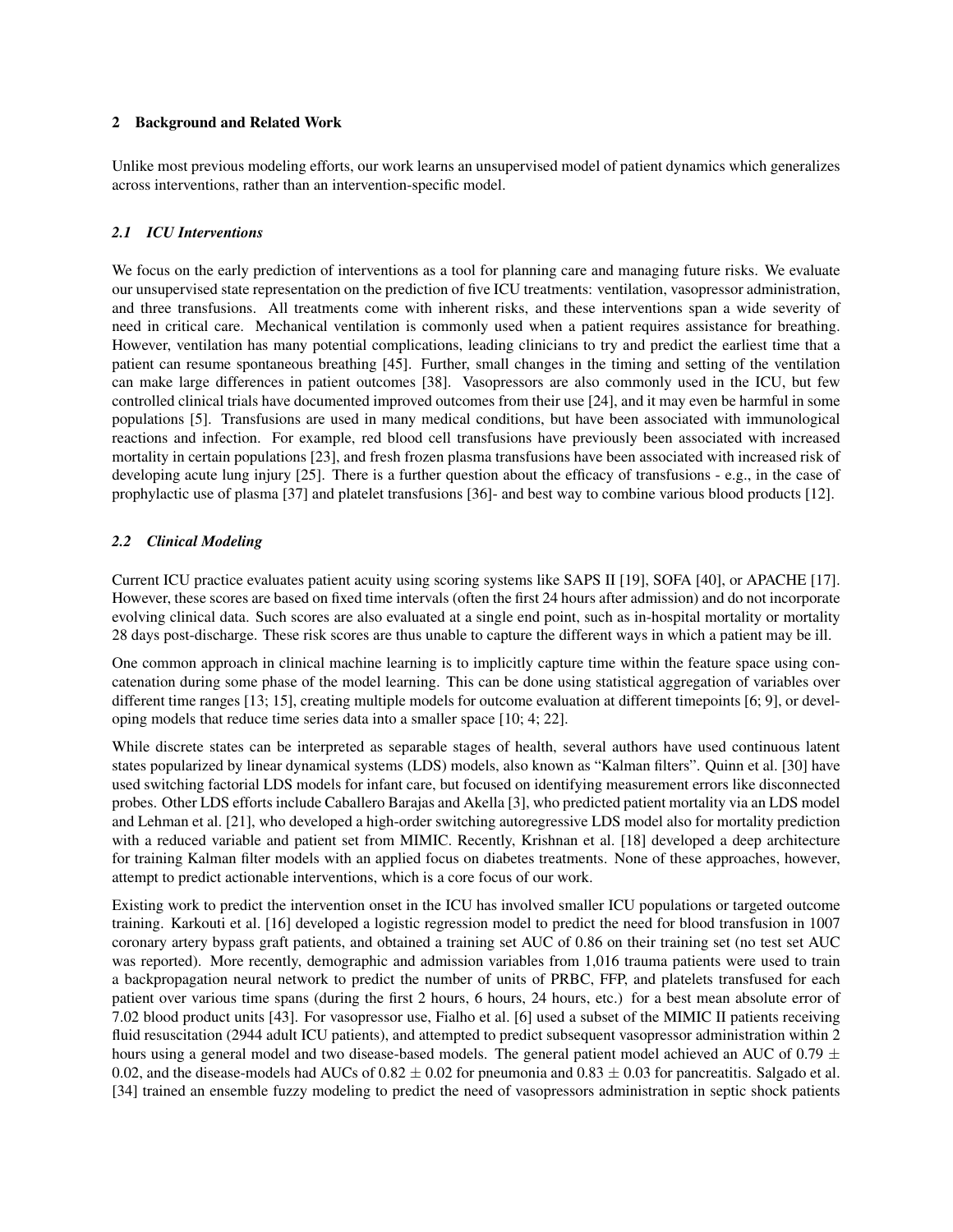(the same dataset as Fialho et al. [6]) and obtained an AUC of  $0.85 \pm 0.01$  in the general population. Wu et al. [44] developed a switching-state autoregressive model on 4,331 patients who were administered vasopressors, and achieved an AUC of  $0.88 \pm 0.0061$  with a 4 hour gap on 15,695 ICU patients.

# 3 Data

All data comes from the publicly-available MIMIC-III database [14]. This dataset contains static and dynamic information for nearly 60,000 patients treated in the critical care units of the Beth-Israel Deaconess Medical Center (BIDMC) in Boston between 2001-2012. Our experiments use MIMIC-III version 1.4, released in September 2016.

# *3.1 Cohort Selection*

Our cohort contains adult patients over the age of 15 (we leave analysis of pediatric patients to future work). We also excluded patients with less than 6 hours or more than 360 hours of data to avoid fundamentally sicker patients, and focus instead on those with good chances of recovery due to interventions. These exclusion criteria are much less stringent than those used in previous work [13; 15]. After filtering by these criteria, we achieved a final cohort of 36,050 patients. Table 1 summarizes the rates of interventions across a typical 80% training and 20% heldout split of our cohort (several splits of the same proportions are used for later analyses).

| Intervention                    | Training     | Training    | Heldout      | Heldout     |
|---------------------------------|--------------|-------------|--------------|-------------|
|                                 | Num Positive | Num Control | Num Positive | Num Control |
|                                 |              |             |              |             |
| Vasopressor                     | 6987         | 21865       | 1737         | 5461        |
| Red blood cell transfusion      | 19171        | 9681        | 4776         | 2422        |
| Fresh frozen plasma transfusion | 2759         | 26093       | 620          | 6578        |
| Platelet transfusion            | 27818        | 1034        | 6944         | 254         |
| <b>Mechanical Ventilation</b>   | 13710        | 15142       | 3393         | 3805        |

Table 1: The total counts of positive and control patients in our cohort for each of our 5 interventions.

# *3.2 Data Types and Pre-processing*

For each patient  $n$  in our  $N$  patient cohort, we extracted three arrays from the MIMIC-III dataset: a time series of clinical observations  $x_n$ , a time series of clinical intervention labels  $y_n$ , and static observations  $s_n$ .

**Per-timestep clinical observations -**  $x_n$ . The clinical variable array  $x_n = [x_{n1} \ x_{n2} \ \dots \ x_{nt} \ \dots \ x_{nT_n}]$  contains 18 measurements at each timestep t. These 18 measurements consist of 7 vital signs: heart-rate (hr), mean arterial blood pressure (meanbp), peripheral capillary oxygen saturation (spo2); fraction of inspired oxygen (fio2), temperature (temp), spontaneous respiration rate (rr), and urine output. These signals are produced by bedside monitors once per second, but often stored only once every 5-60 minutes based on nurse-validated confirmation in the clinical information system. We extract these nurse-validated values directly from MIMIC III. Also included are 11 laboratory measurements: blood urea nitrogen (bun), creatinine, glucose, bicarbonate, hematocrit (hct), lactate, magnesium, platelets, potassium, sodium, and white blood cell count (wbc). These data are produced when blood samples are sent to the laboratory by the clinical staff.

Each measurement's raw data is preprocessed independently by z-scoring across all patients, so each column of the resulting data x has zero mean and unit variance. We apply this z-scoring procedure to all reported laboratory values, and leave per-lab scaling via clinical reference ranges to future work.

**Per-timestep intervention labels -**  $y_n$ . There are many potential interventions available in ICU data. We examine five ICU interventions: mechanical ventilation, vasopressor administration, red blood cell transfusion, fresh frozen plasma transfusion, and platelet transfusion. These interventions represent a range of common ICU interventions with varying levels of trade-off in their use (see Section 2.1).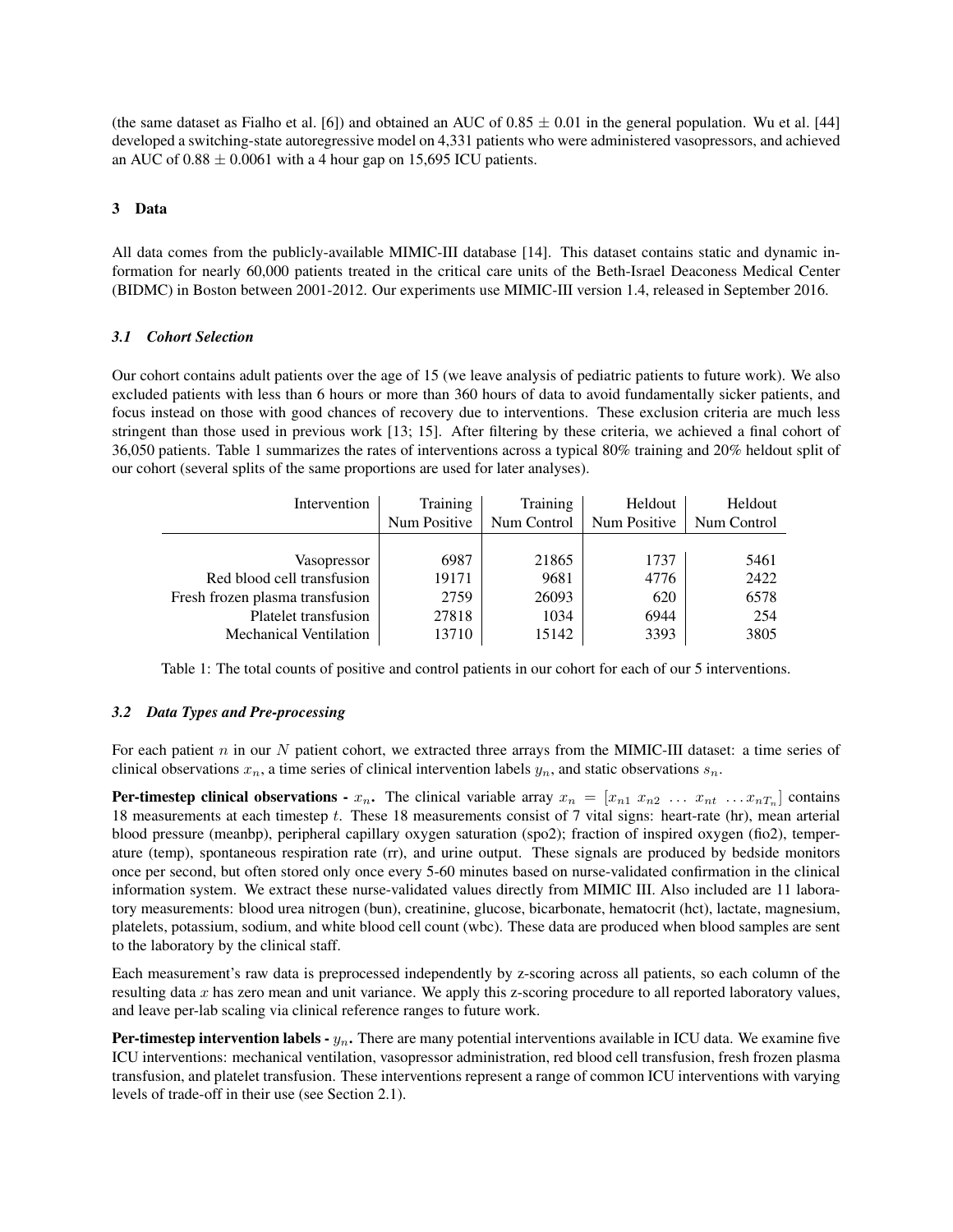

Figure 1: Illustration of data processing pipeline. (1) We extract vital signs and lab results  $(x_n)$  are extracted from the database for a filtered selection of patients. (2) A switching-state autoregressive model is used the model the time series, generating belief states  $b_n$  (the probability of each state at each time). (3) Static features are extracted for all patients  $(s_n)$  - these are based on admission data and do not change over the course of the subject's stay. (4) Given three possible sets of features for each timestep t and patient  $n - s_n$ ,  $x_{nt}$ , and  $b_{nt}$  - we train a classifier to predict the per-timestep outcome of interest  $y_{nt}$  (e.g. vasopressor administration). Our system predicts the outcome  $y_{nt}$  using features from either the immediately previous timestep  $f_{n,(t-1)}$ , or some further delay  $f_{n,(t-d)}$ .

We denote recorded interventions for patient n via the binary time-series  $y_n = [y_{n1} y_{n2} \dots y_{nt} \dots y_{nT}]$ . Each value  $y_{nt}$  indicates whether or not each of the interventions were performed at time t. Intervention variables were postprocessed to recover continuous segments of administration and non-administration: ventilation gaps were interpolated for gaps of fewer than 8 hours, vasopressors for gaps fewer than 4 hours, and transfusions for gaps fewer than 2 hours. The gap times were based on the recommendations of the MIMIC team, and the BIDMC clinical staff's understanding of the periodicity of interventions in practice.

**Static observations -**  $s_n$ . The patient's static vector  $s_n$  contained the patient's demographic information: age at admission, admitting weight, admitting height, body mass index (BMI), gender and first ICU service type (MIC'S, medical care unit; SICU, surgical care unit; CCU, cardiac care unit; CSRU, cardiac-surgery recovery unit). Missing values for weight, height and BMI were imputed using the patient's single nearest neighbor according to L1 distance to other patients (future work could explore better distance measures). All other values were fully present.

#### 4 Methods

Given a cohort of N patients each with associated data  $\{x_n, y_n, s_n\}_{n=1}^N$ , we propose a two-stage analysis pipeline: unsupervised modeling followed by supervised prediction of interventions. First, we employ a switching state space model to discover useful temporal patterns within observed patient trajectories  $\{x_n\}_{n=1}^N$ . The goal here is to discover a latent representation which is compact yet usefully captures the key dynamic trends found in patient data. In the second stage, we use trained belief states to predict intervention onset.

Switching state space models. Switching state space models are widely-used for unsupervised probabilistic modeling of time-series. The simplest possible model is the standard hidden Markov model (HMM), which is introduced in Rabiner's classic tutorial [32] as well as in other more modern tutorials [8; 35]. Standard HMMs assume each observed sequence  $x_n$  with length  $T_n$  can be generated in two steps. First, generate a hidden state sequence  $z_n = [z_{n1} \dots z_{nT_n}]$ via a first-order Markov chain over a discrete state space of size  $K$ . The parameters of this stage are the starting-state probability vector  $\pi_0$  and transition probability vectors  $\{\pi_k\}_{k=1}^K$  for each possible state. We sample the discrete state assigned to the first timestep ( $t = 1$ ) as  $z_{n1} \sim \text{Cat}(\pi_0)$ , where Cat denotes the categorical distribution. Then, each successive discrete state assignment at timestep t is drawn conditioned on state assigned to the previous timestep  $t-1$ :  $z_{nt} \sim \text{Cat}(\pi_{z_{nt-1}})$ . In the second stage, conditioning on the full state sequence  $z_n$  we generate each observation  $x_{nt} \in \mathbb{R}^D$  independently from an *emission* model with density  $F: p(x_{nt}|z_{nt} = k, \phi_k) = F(x_n|\phi_k)$ . The parameter of this density  $\phi_k$  is selected by the state assigned to the current timestep ( $k = z_{nt}$ ).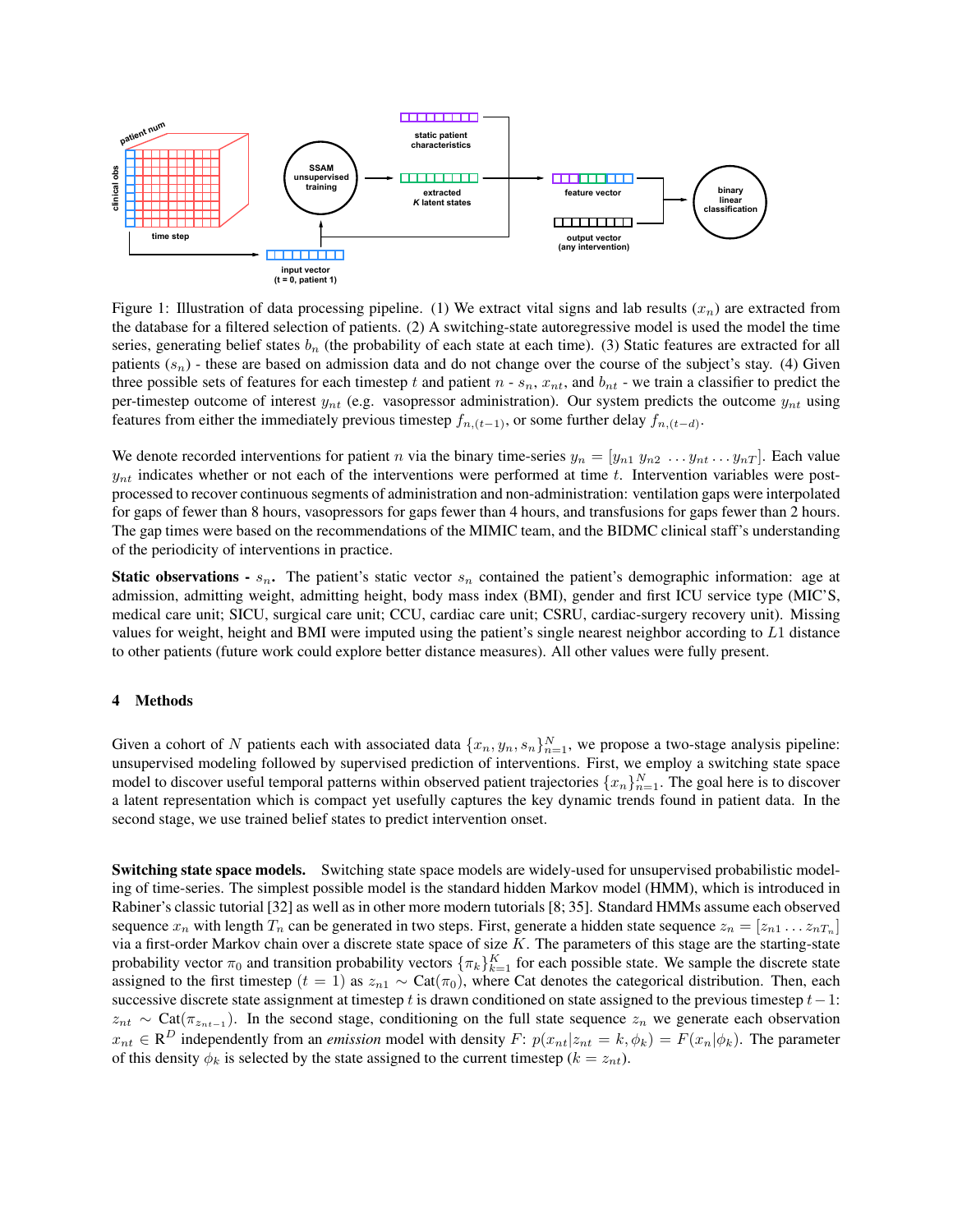Autoregressive emission models. Many HMM extensions focus on *autoregressive* (AR) emission models which use previous observations as well as current state to parameterize the emission model [31; 7]. This choice is relevant for our ICU application because it allows each learned state to represent a *trend* in physiological evolution, such as rapid improvement or slow decay, rather than just a static, state-specific mean and covariance provided by a standard Gaussian emission model. Our chosen first-order AR model generates observations  $x_{nt}$  at timesteps  $t = 1, 2, \ldots T_n$ :

$$
x_{nt}|x_{nt-1}, z_{nt} = k \sim \mathcal{N}(x_{nt}|A_k x_{nt-1} + \mu_k, \Sigma_k). \tag{1}
$$

The parameters  $\phi_k = \{A_k, \mu_k, \Sigma_k\}$  for state k are regression coefficient matrix  $A_k$ , mean offset  $\mu_k$ , and covariance matrix  $\Sigma_k$ . These quantities are learned from data. We assume that for each sequence, the observation  $x_{n0}$  at time  $t = 0$  has a known, fixed value (the first hour of patient data), and is not a random variable generated by this model.

Training state space models. Several training procedures are possible for learning switching-state autoregressive model parameters  $\pi_0$ ,  $\{\pi_k, \phi_k\}_{k=1}^K$  from data  $\{x_n\}_{n=1}^N$ . Common Bayesian approaches include Markov chain Monte Carlo sampling methods [35] and variational optimization methods [42]. We follow a standard variational Bayesian approach for training our HMMs [2]. We found  $K = 10$  states made reasonable predictions while keeping the state space compact and thus easy to interpret by manual inspection. Future work could explore using more states.

To verify robustness, we also confirmed that training using the pipeline of  $[44]$ , which discretizes x and applies a naive Bayes emission model instead of our continuous AR Gaussian emission model, leads to similar AUC results. We present the AR Gaussian emission model because there is no loss of information due to discretization.

Feature extraction using state space models. Given a trained state-space model, which is defined by the parameters  $\pi_0$ ,  $\{\pi_k, \phi_k\}_{k=1}^K$ , we can represent each observed time-series by its associated *forward-looking belief* sequence  $[b_{n1}, \ldots b_{nt} \ldots b_{nT_n}]$ , where each time-interval-specific vector  $b_{nt}$  gives the probability that each possible state is used:

$$
b_{nt} = [b_{nt1} \dots b_{ntK}], \quad \text{s.t. } b_{tnk} \ge 0, \sum_{k=1}^{K} b_{ntk} = 1, \text{ and } b_{ntk} \triangleq p(z_{nt} = k | \pi_0, \{\pi_k, \phi_k\}_{k=1}^{K}\}, x_{n1}, \dots x_{nt}) \quad (2)
$$

This quantity can be easily computed using dynamic programming [32], with runtime cost  $O(T_nK^2)$ . We deliberately choose to use the forward-looking belief in Eq. (2), rather than the full-sequence belief  $p(z_{nt} = k|x_{n1} \dots x_{nT_n})$ , because in our ICU application we need to make predictions as time unfolds, rather than retrospectively.

Onset classification task. Our chosen *onset prediction* task for ICU interventions is a binary classification task, where at each one-hour interval of the patient's stay in the hospital, we must predict whether to apply the intervention or not. We treat each of our 5 interventions as a separate event and train a separate classifier for each.

The number of hours in advance an accurate prediction can be made is a critical consideration for planning hospital staffing and preparing patients both physically and mentally. We thus study performance at various levels of *delay* d between the target timestep t where intervention  $y_{nt}$  might occur and the earlier timestep  $t - d$  where features  $f_{n(t-d)}$ (such as raw observations x or beliefs b) are extracted. Larger values of delay  $d$  have more difficult predictions. We consider delay values of 1, 2, 4, and 8 hours, where the interval between each of our timesteps is one hour.

For training and testing, we assemble datasets from our full cohort of data for  $N$  patients. If sequence  $n$  contains no positive instance of the intervention, we use the entire sequence. Otherwise, we include only timesteps until the first positive intervention. Sequences with positive examples which occur too soon (within the first 6 hours) were discarded, so that all training examples represent patients with sufficient time inside the ICU before intervention occurred. These criteria prevents our classifier from being trained or evaluated during situations where its decisions about whether to intervene are not needed. Assembling all timesteps meeting this criteria generally creates a very unbalanced dataset with many more negative than positive examples. We can rectify this by appropriately modifying the cost function of our classifier to weight each class' examples according to the inverse of the class frequency in the training set.

**Classifier Training.** Our onset classification pipeline for intervention c at delay of d hours consumes as input the tuple {fn(t−d) , yntc} for each timestep t in the evaluation dataset. The feature vectors fn(t−d) represent the *delayed* input vectors provided to the classifier, while the binary labels  $y_{ntc}$  indicate the presence or absence of intervention c.

Given this data, we consider 5 possible random splits of the data, where each patient's data belongs to a single split. For each split, we train a Logistic Regression binary classifier using a cost function which imposes L2 shrinkage penalties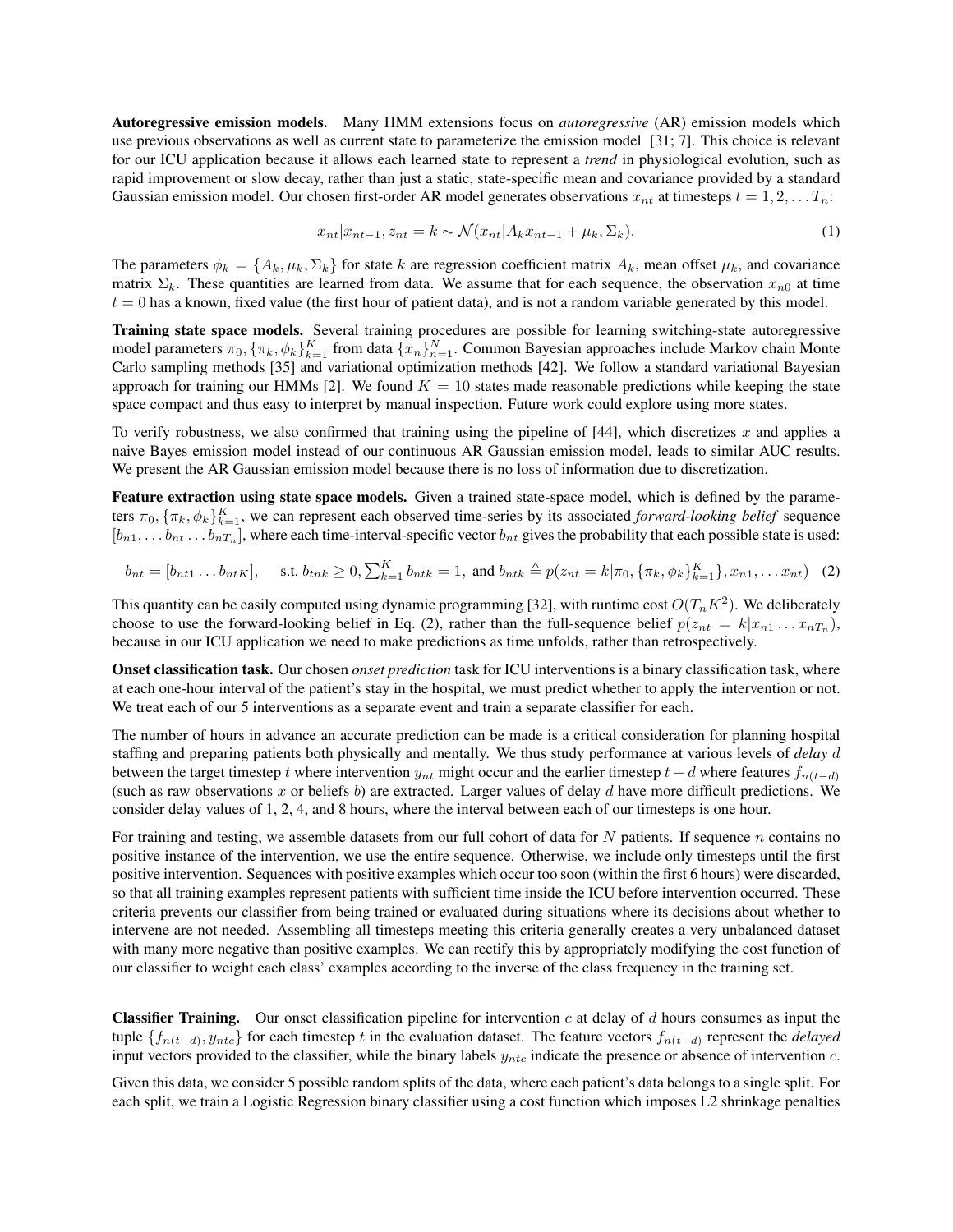on the weight parameters and accounts for unbalanced class weights. We use nested cross-validation to identify the cost parameter which maximizes area-under-the-ROC-curve (AUC) for the heldout set. Our implementation uses the popular Python library sci-kit learn [29]. For each intervention c, we report in Fig. 2 the AUC as well standard error estimates obtained by bootstrapping across the five random splits of data.

#### 5 Results

#### *5.1 Quantitative Results*

We compare our feature representations across increasing prediction gaps for intervention onset classification in Fig. 2.



Figure 2: AUC scores for different features predicting the onset of each intervention at a delay of  $d \in \{1, 2, 4, 8\}$  hours ahead of the current timestep. *Features:* Each bar color denotes one feature or feature concatenation: static observations  $s$  (10 dimensions using one-hot encoding), dynamic time-series observations  $x$  (18 dimensions), and belief state vectors  $b(K = 10$  dimensions) from the switching state model in Eq. (2). *Interventions:* fresh-frozen-plasma transfusion (ffp), platelet transfusion, red-blood-cell (rbc) transfusion, vasopressor administration, and ventilator intubation.

Belief features plus observations yield best performance. Using our unsupervised belief features b together with raw observations led to the best performance  $(b+s+x)$  as compared to the static observations s and dynamic observations  $x$  alone. This improvement was noticeable for all interventions except red blood cell transfusions. This indicates that our unsupervised belief states are capturing important differences between patients who are never an intervention and those who are, and that they are useful for predicting these and likely other clinical interventions.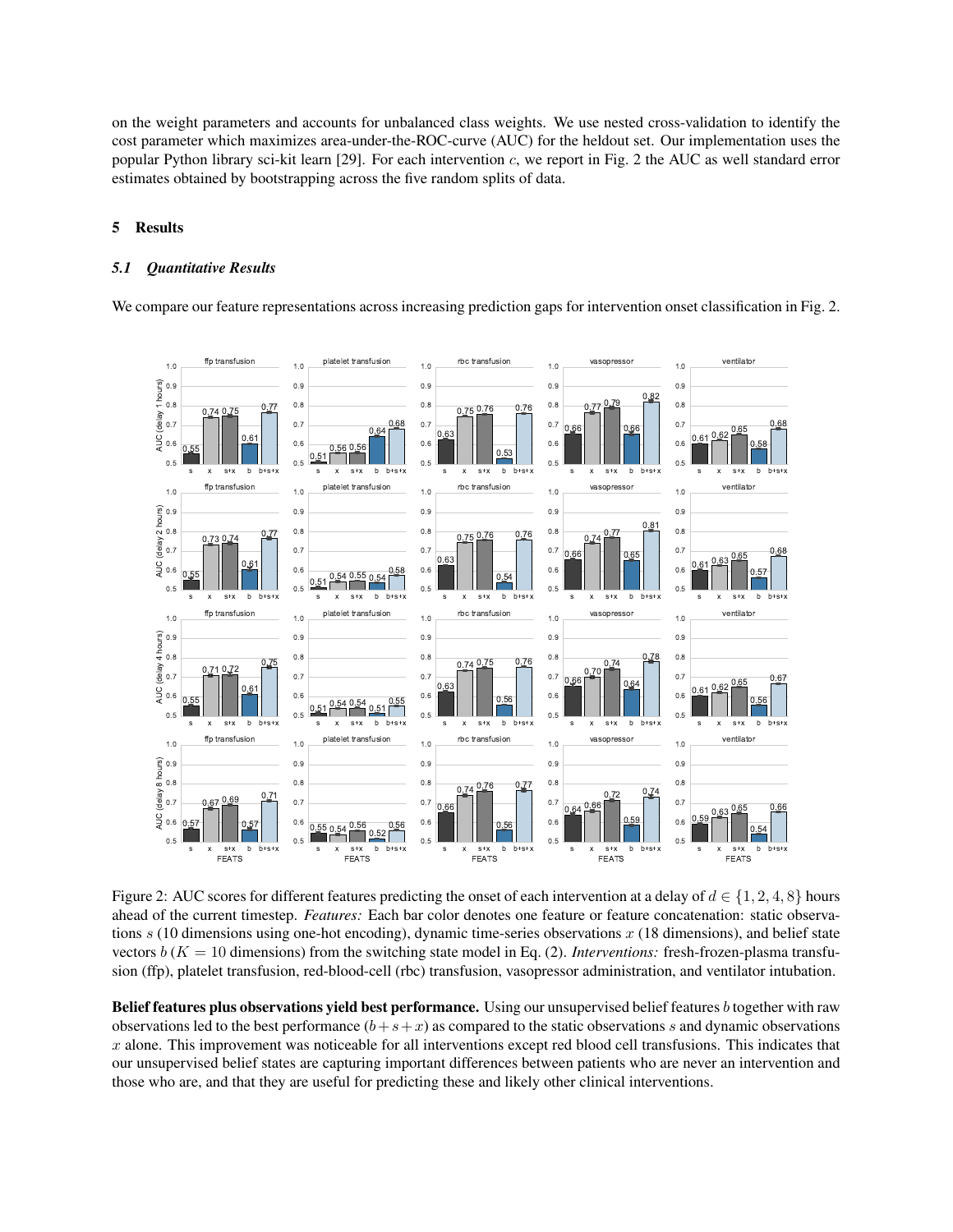While belief states alone are not powerful predictors, they still perform above chance ( $AUC = 0.5$ ) for all 5 interventions. We do not expect belief features to always perform well alone because they are trained in an unsupervised manner to capture the *dynamics* of patient observations, that is how patient observations change, rather than the values of the observations themselves. We see that such dynamical information is often useful—we find a representation that *generalizes* across interventions—but not always needed.

Prediction quality drops slightly with increasing delay, but still remain well above chance even 8 hours ahead. Our best feature set for vasopressors achieves above 0.8 AUC for 1-hour ahead predictions, and remains above 0.7 AUC for 8-hours ahead predictions. Similarly, our best features achieve achieve AUC above 0.65 for ventilator intubation and above 0.7 for fresh frozen plasma and red-blood-cell transfusions across all delay values (1, 2, 4, and 8 hours).

There is no direct comparison for our results for most of the interventions as prior work has all focused on very small datasets, or has not reported test set AUCs. The best result for vasopressor onset prediction was obtained by [44]: AUC of  $0.88 \pm 0.0061$  with a 4 hour gap. While this model was evaluated on a total patient cohort of 15,695 ICU patients, their model was trained on the subset of 4,331 patients who were administered vasopressors. Our model uses a larger, more general cohort, and achieves a performance of 0.78 without a biased focus on vasopressor patients.

Non-linear classifiers do not easily improve heldout AUC. Finally, brief tests indicate that heldout predictions are not noticeably improved by using more sophisticated random forest classifiers (RF) which use non-linear decision boundaries instead of the linear boundaries our chosen faster-to-train, easier-to-interpret logistic regression classifier (LR). For heldout vasopressor intervention prediction at a 2 hour delay using the static and dynamic observed features  $s + x$ , RF has AUC of 0.63 while LR in Fig. 2 has 0.77. Similarly, at 8 hour delay, RF gives 0.56 while LR has an AUC of 0.72. Numbers for other interventions showed similar lack of improvement over the baseline LR. These numbers indicate significant overfitting for the RF methods. While well-known strategies exist to try to mitigate such overfitting, our focus is on rapid prototyping to identify promising *representations*, not classifiers.

### *5.2 Qualitative Results.*

The goal of this work was to create unsupervised representations of multi-dimensional physiological signals, and examine how they relate to important ICU interventions. One interesting question is whether there are identifiable or interpretable known clinical states that may correspond to our learned representations. We investigate this by examining the belief states for interpretability post-hoc, and identifying belief states that enriched for particular outcomes.



Figure 3: Learned classifier weights for each belief state under each separate intervention task, using fixed delay of 1 hour. The learned set of  $K = 10$  hidden states is indexed by an integer from  $0, 1, \ldots, 9$ . Large weight values indicate a state's presence will cause the logistic regression classifier to raise the probability of the intervention.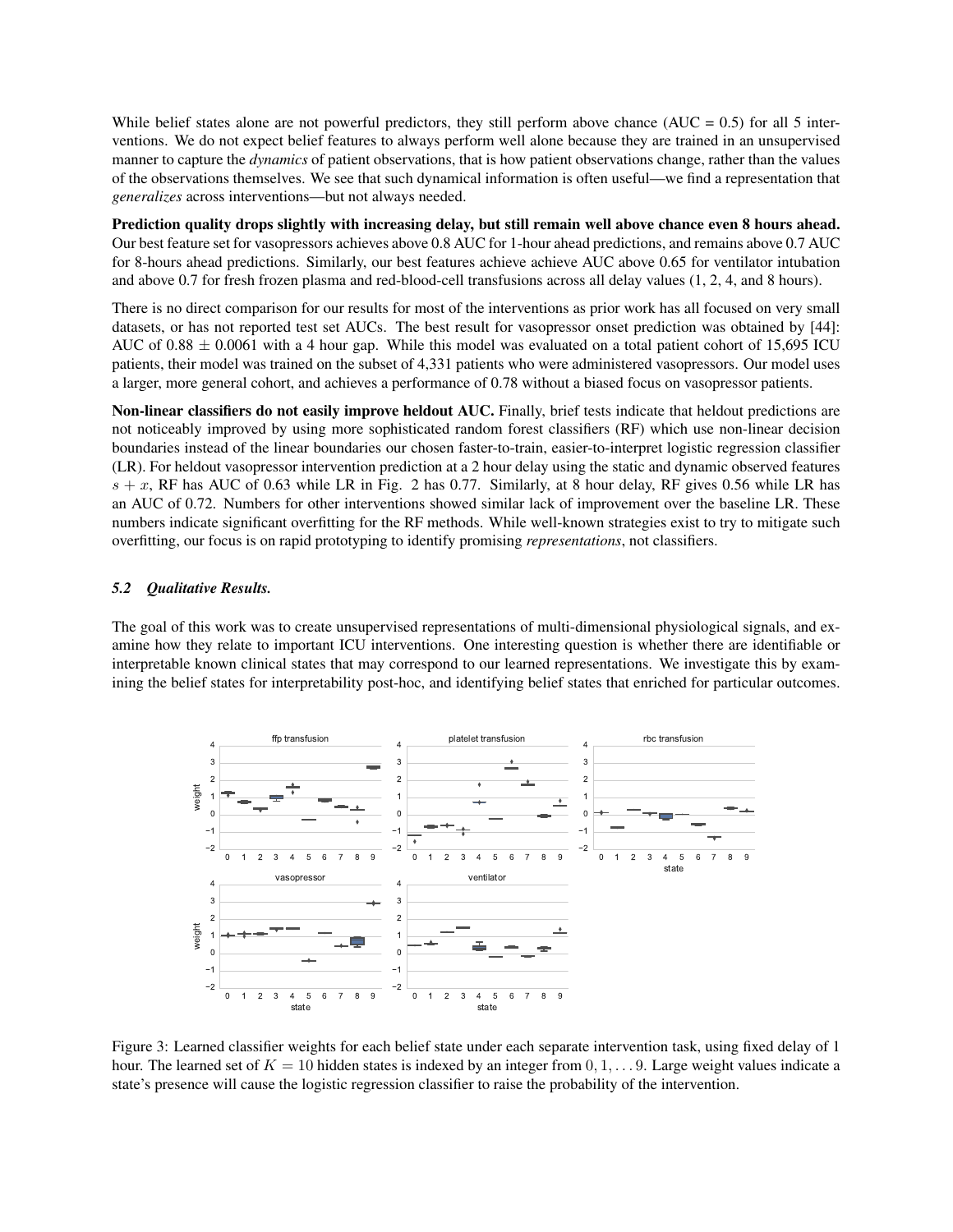Fig. 3 shows the weight coefficients which the trained logistic regression model associated with each of the 10 belief states, along with error bars drawn from separate training across 5 possible folds of the dataset. For example, we show that belief state 3 is strongly associated with needing mechanical ventilation (weight  $= 1.51$ ), state 9 is associated with a need for vasopressors (weight  $= 2.92$ ) and a fresh frozen plasma transfusion (weight  $= 2.74$ ), and belief state 6 is associated with platelet transfusions (weight = 2.76). We emphasize that our belief states were learned with an unsupervised switching state model, so there was no discriminative signal driving these associations.

To develop more intuition about the belief states, we also examine the emissions from each belief state. For each state k, we select timesteps with a significant belief mass ( $b_{ntk} > 0.3$ ) and averaged the values of the associated raw observations  $x_{nt}$ . As shown in Figure 4, belief state 9 has an increased lactate level, as well as a lowered SpO2 and bicarbonate level. Given these values, one possibility is that belief state 9 captures a general physiological decline as increased lactate has previously been associated with increased mortality [27] and proposed as a biomarker for physiological stress [26], and lowered bicarbonate levels have been associated with acute hyperventilation [1]. Its possible that further investigation of this state would correlate it with other negative outcomes - perhaps even mortality.

Looking at the other states, we found state 4 represented increased white blood cell count and glucose level; previous work has associated such counts with worsening insulin sensitivity - which can predict the development of Type 2 Diabetes [41]. While we did not focus on identifying chronic disease subpopulations, this would be a promising future direction. Meanwhile, state 8 showed increased urine output and decreased temperature; this could be indicative of cold-induced diuresis in patients recieving therapeutic hypothermia post surgery [33].



Figure 4: Average value of dynamic features  $x_{nt}$  assigned to timesteps strongly associated with state index 9. Values are z-score standardized per variable. State 9 had very low observed spo2 and bicarbonate levels as compared to other states. Lactate levels were the highest observed across all states - no other state had significant positive lactate z-scores.

### 6 Discussion and Conclusion

As intensive care units play more expansive roles in acute hospital care, understanding the benefits and pitfalls of common clinical interventions is critical. This is especially important as ICU staff are required to make decisions about patient treatment in real-time for heterogeneous populations. Electronic health records of patient vital signs and interventions offer an opportunity to quantify patient need for, and response to, these interventions.

We trained unsupervised switching state autoregressive models on patient vital signs and evaluated our model on the prediction of five ICU treatments. Our belief states contributed toward intervention prediction in all five settings despite the fundamental differences in the interventions. Much current work focuses on building discriminative classifiers for a particular combination of patient cohort and prediction target. Learning robust representations of patient state without a targeted outcome could provide the foundations for future work suggesting therapy paths in clinical settings.

Many natural paths exist for future work: including studying other interventions, analyzing pediatric rather than adult patients, predicting when patients are ready to stop (or wean) an intervention, and trying other learned representations which better capture the physiological states of real patients.

Acknowledgements We thank the teams at FAS Research Computing, MIT LCP's MIMIC, and the BIDMC for their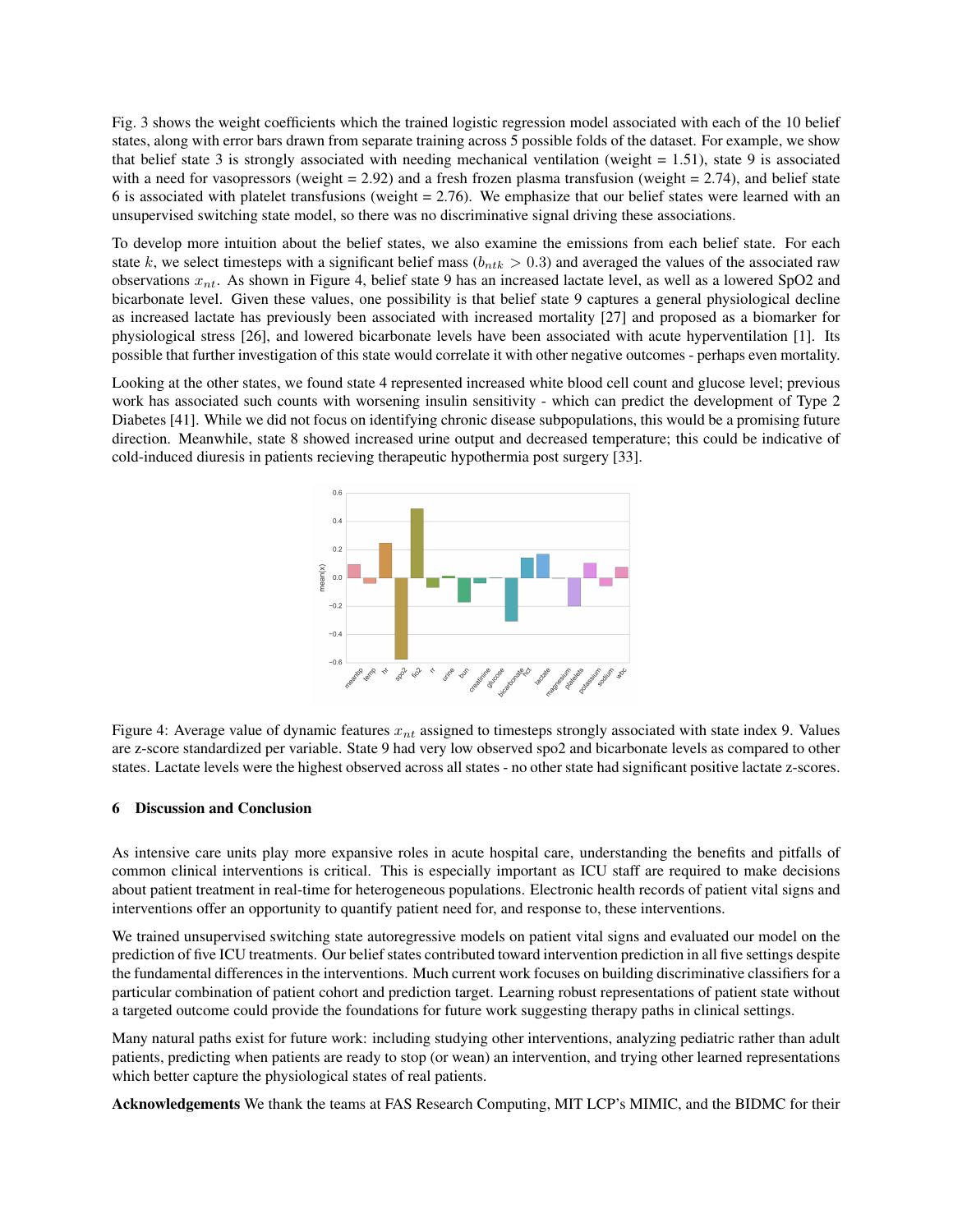computing and clinical assistance. MCH is supported by Oracle Labs. MG is funded in part by the Intel Science and Technology Center for Big Data and a National Library of Medicine Biomedical Informatics Research Training grant (NIH/NLM 2T15 LM007092-22).

#### **References**

- [1] G. S. Arbus, L. A. Hebert, P. R. Levesque, B. E. Etsten, and W. B. Schwartz. Characterization and clinical application of the significance band for acute respiratory alkalosis. *New England Journal of Medicine*, 280(3): 117–123, 1969.
- [2] M. J. Beal. *Variational algorithms for approximate Bayesian inference*. PhD thesis, University of London, 2003.
- [3] K. L. Caballero Barajas and R. Akella. Dynamically modeling patient's health state from electronic medical records: A time series approach. In *ACM SIGKDD International Conference on Knowledge Discovery and Data Mining*, 2015.
- [4] Z. Che, D. Kale, W. Li, M. T. Bahadori, and Y. Liu. Deep computational phenotyping. In *ACM SIGKDD International Conference on Knowledge Discovery and Data Mining*, 2015.
- [5] F. D'Aragon, E. P. Belley-Cote, M. O. Meade, et al. Blood pressure targets for vasopressor therapy: A systematic review. *Shock*, 43(6):530–539, 2015.
- [6] A. Fialho, L. Celi, F. Cismondi, S. Vieira, S. Reti, J. Sousa, S. Finkelstein, et al. Disease-based modeling to predict fluid response in intensive care units. *Methods Inf Med*, 52(6):494–502, 2013.
- [7] E. B. Fox. *Bayesian Nonparametric Learning of Complex Dynamical Phenomena*. PhD thesis, Massachusetts Institute of Technology, 2009.
- [8] Z. Ghahramani. An introduction to hidden Markov models and Bayesian networks. *International Journal of Pattern Recognition and Artificial Intelligence*, 15(1):9–42, 2001.
- [9] M. Ghassemi, T. Naumann, F. Doshi-Velez, N. Brimmer, R. Joshi, A. Rumshisky, and P. Szolovits. Unfolding physiological state: Mortality modelling in intensive care units. In *ACM SIGKDD International Conference on Knowledge Discovery and Data Mining*, 2014.
- [10] M. Ghassemi, M. A. Pimentel, T. Naumann, T. Brennan, D. A. Clifton, P. Szolovits, and M. Feng. A multivariate timeseries modeling approach to severity of illness assessment and forecasting in ICU with sparse, heterogeneous clinical data. In *Proc. Twenty-Ninth AAAI Conf. on Artificial Intelligence*, 2015.
- [11] K. E. Henry, D. N. Hager, P. J. Pronovost, and S. Saria. A targeted real-time early warning score (TREWScore) for septic shock. *Science Translational Medicine*, 7(299):299ra122, 2015.
- [12] J. B. Holcomb, B. C. Tilley, S. Baraniuk, E. E. Fox, C. E. Wade, J. M. Podbielski, et al. Transfusion of plasma, platelets, and red blood cells in a 1:1:1 vs a 1:1:2 ratio and mortality in patients with severe trauma: the PROPPR randomized clinical trial. *JAMA*, 313(5):471–482, 2015.
- [13] C. W. Hug and P. Szolovits. ICU acuity: real-time models versus daily models. In *AMIA Annual Symposium Proceedings*, 2009.
- [14] A. E. Johnson, T. J. Pollard, L. Shen, L. H. Lehman, M. Feng, M. Ghassemi, B. Moody, P. Szolovits, L. A. Celi, and R. G. Mark. MIMIC-III, a freely accessible critical care database. *Scientific Data*, 3, 2016.
- [15] R. Joshi and P. Szolovits. Prognostic physiology: modeling patient severity in intensive care units using radial domain folding. In *AMIA Annual Symposium Proceedings*, 2012.
- [16] K. Karkouti, M. M. Cohen, S. A. McCluskey, and G. D. Sher. A multivariable model for predicting the need for blood transfusion in patients undergoing first-time elective coronary bypass graft surgery. *Transfusion*, 41(10): 1193–1203, 2001.
- [17] W. A. Knaus, D. Wagner, E. Draper, J. Zimmerman, et al. The APACHE III prognostic system. risk prediction of hospital mortality for critically ill hospitalized adults. *Chest*, 100(6):1619–1636, 1991.
- [18] R. G. Krishnan, U. Shalit, and D. Sontag. Deep Kalman Filters. *arXiv preprint arXiv:1511.05121*, 2015.
- [19] J. Le Gall, S. Lemeshow, and F. Saulnier. A new simplified acute physiology score (SAPS II) based on a European/North American multicenter study. *JAMA*, 270(24):2957–2963, 1993.
- [20] J. Lee and R. G. Mark. An investigation of patterns in hemodynamic data indicative of impending hypotension in intensive care. *Biomedical engineering online*, 9(1):62, 2010.
- [21] L. Lehman, R. Adams, L. Mayaud, G. Moody, A. Malhotra, R. Mark, and S. Nemati. A physiological time series dynamics-based approach to patient monitoring and outcome prediction. *IEEE journal of biomedical and health informatics*, 19(3):1068, 2015.